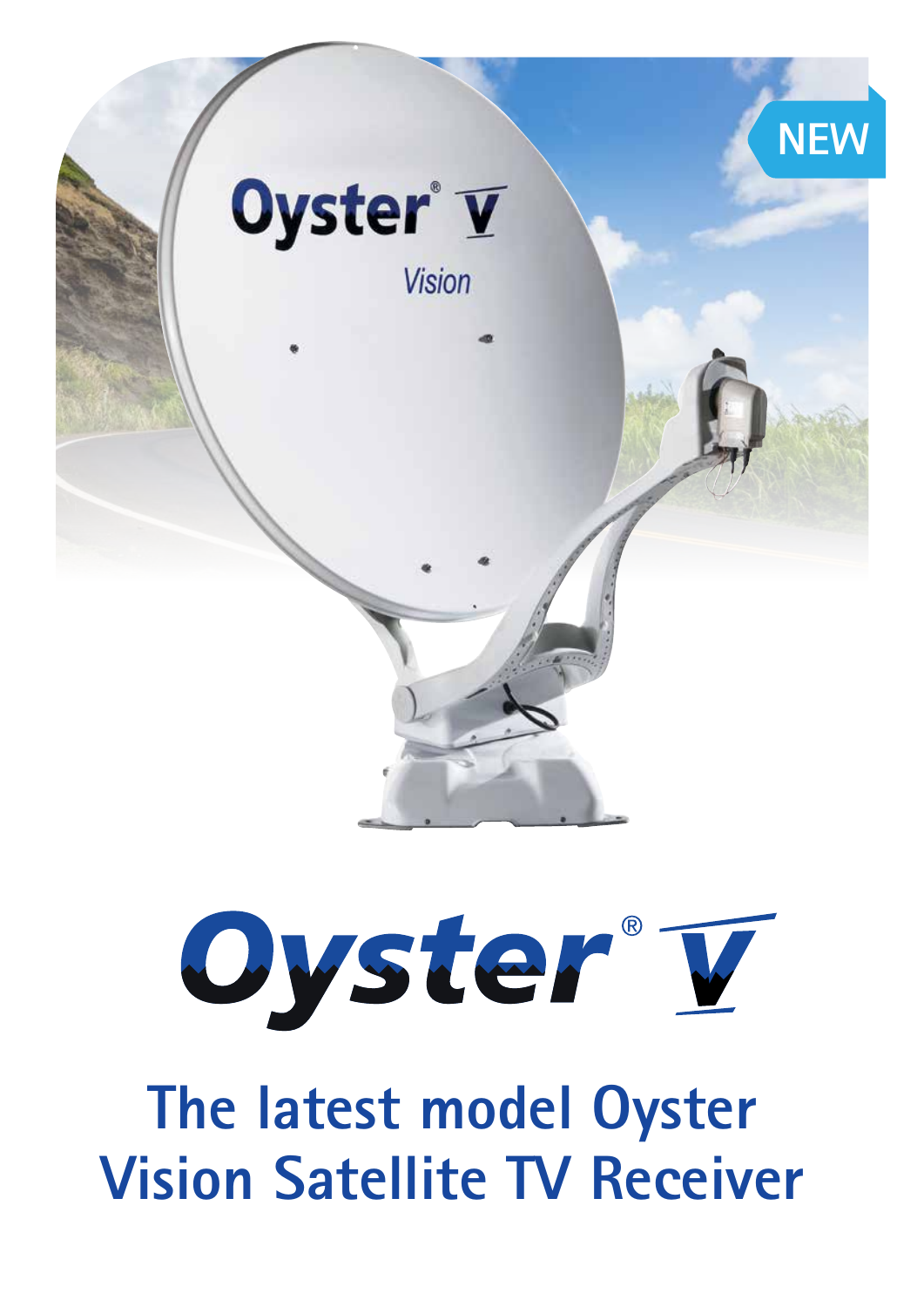# **A giant leap forward**

The Oyster® V features several ground-breaking innovations taking mobile antenna technology to a new dimension.

### Features

- Only system with a combination of GPS, 3D compass and inclination sensor.
- Only system with App connectivity for advanced system control.
- Fully automated satellite searching and aiming, usually in 1 turn.
- Very simple operation
- Two-cable loom solution
- 85cm antenna dish for optimal reception range.
- Innovative swivel-head technology
- Roof unit only weighs 11kg thanks to ultralight magnesium components.
- Aerodynamic design for low wind resistance.



Oyster® V

**Vision** 

*Extremely Fast Satellite Acquisition via GPS*



*Update software easily via the new mobile App*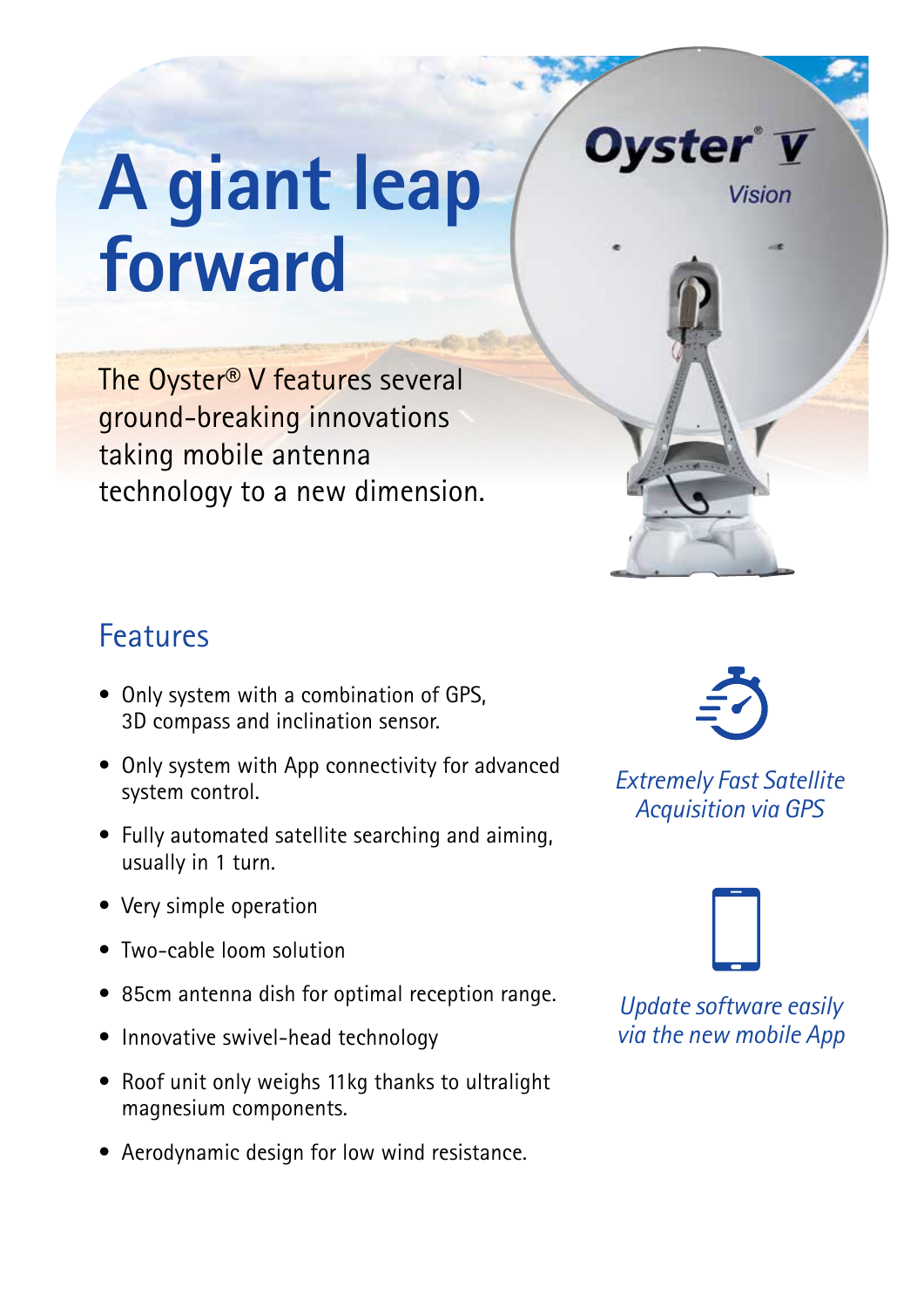## Don't search. Find!

The Oyster® V knows exactly where the satellites are positioned – at any time. Tedious full-range scans are no longer necessary. The system swiftly aims itself to the satellite.

This technological edge is the result of three interacting components: GPS, 3D compass and inclination sensor. The GPS unit identifies the position, the 3D compass identifies the direction which your vehicle (and the antenna, accordingly) is oriented to, and the inclination sensor exactly determines the vehicle's inclination, causing the antenna to make an adjustment.

The effect of the vehicle inclination is often underestimated. Even a few degrees may already affect reception significantly, much more than the vehicle's difference in elevation between a valley and a mountain top.



*More solid than its predecessors*



*Innovative swivel head technology*